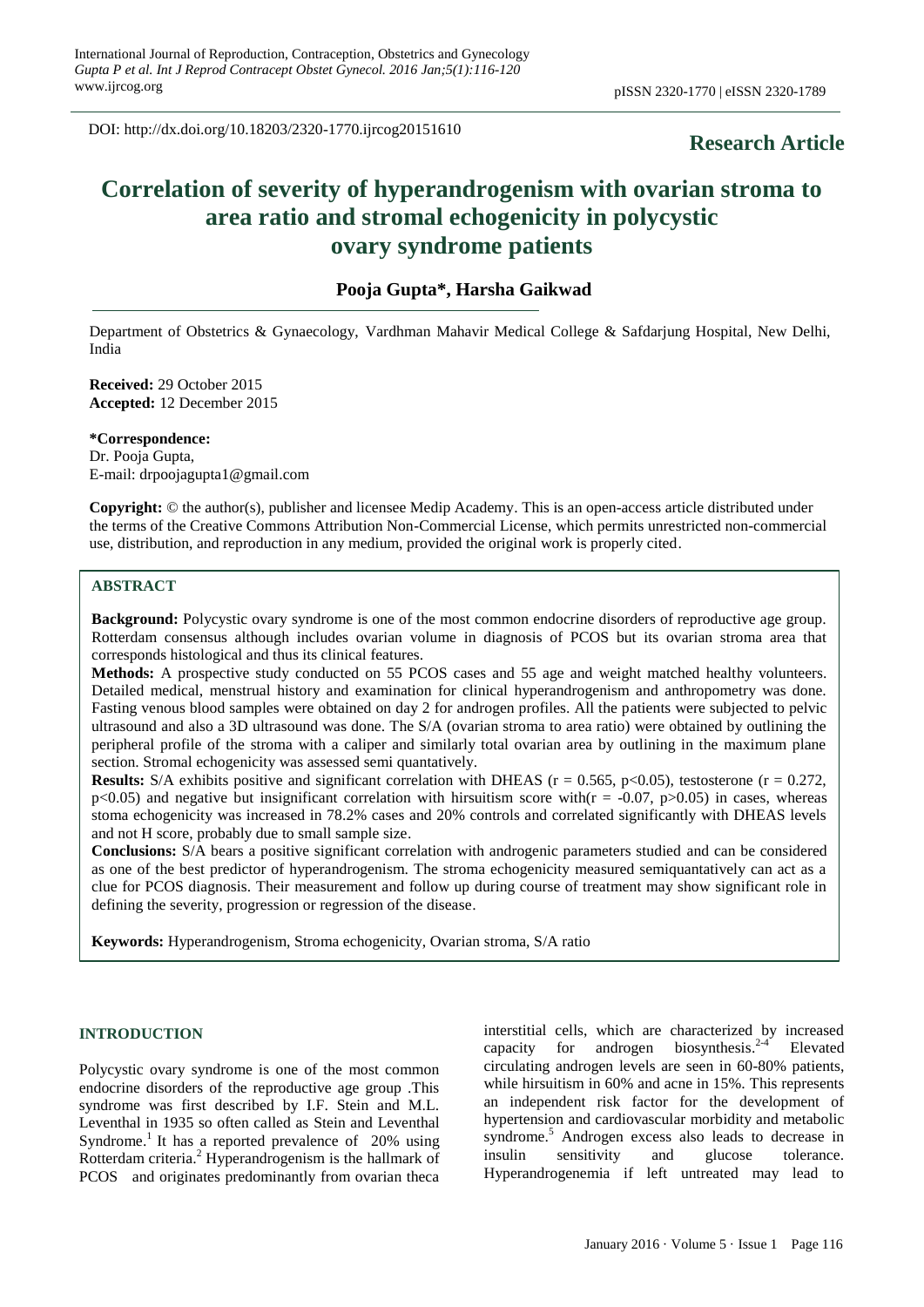pathogenesis of acne vulgaris and also psychological sequel. Elevated androgen levels represent an independent risk factor for the development of hypertension and cardiovascular complications.<sup>4</sup>

Concerning ultrasound as diagnostic criteria, these have progressively changed evolving from simple evaluation of ovarian volume to identification of a typical follicular pattern lastly to modification of ovarian stroma.<sup>6</sup> Increased echogenicity of stroma corresponds to histological findings of theca cell hyperplasia. Proportion between stroma and ovary surface in median surface has been indicated as a reliable marker for hyperandrogenism and correlates with ovarian androgenic dysfunction.<sup>7</sup>

There exists sufficient evidence that supports positive correlation between ultrasound features and biochemical indices of PCOS suggesting that ultrasound can play role in predicting prognosis and severity.<sup>7</sup>

#### **METHODS**

This was a prospective study conducted on PCOS and an equal number of ages and weight matched healthy volunteers from September 2012 to December 2014. Patients were interviewed for medical and menstrual history and examined for clinical hyperandrogenism and anthropometry. Fasting venous blood samples were obtained on day 2 of cycle for androgen profiles on all patients. A routine pelvis ultrasound was done on all patients and also a 3D ultrasound was done to evaluate stroma echogenicity semi quantatively.

The cases were diagnosed as PCOS according to Rotterdam Criteria when any two of the following features were present; clinical or biochemical hyperandrogenemia, menstrual complaints like Oligomenorrhea or amenorrhea and polycystic ovaries on ultrasound (presence of 12 or more follicles of 2-8mm or ovarian volume greater than 10ml).

The control group consisted of age and weight matched healthy individuals without PCOS. Health of control group was determined on basis of medical history, general physical and pelvic ultrasound. Known smokers, alcoholics, medical disorders, history of unilateral ovarian resection, intake of medication (contraceptives, anti-androgens, insulin sensitizers) in past 6 months, those with single dominant follicle on ultrasonography were excluded from the study.

From all participants detailed history was taken of menstrual and reproductive function and other complaints like weight gain, galactorrhoea and thyroid dysfunction. Examination was carried noting anthropometry and BMI. Hirsuitism was evaluated by modified Ferriman Gallaway score which scores the body distribution of hair at 9 sites, each site giving a score of 4. Score ranges from 0 -36. A score of more than 6 indicates hirsuitism.

Serum levels of following hormonal parameters were obtained after an overnight fasting of 12 hours in the early follicular phase of patients between 8 am to 10 am; FSH, LH, total testosterone, prolactin, estradiol and DHEAS. Meanwhile transabdominal ultrasound with 3.5 - 5 MHz three dimensional probes was carried out in right ovary as data from left ovary appeared less homogeneous, possibly in relation to rectal ampulla.

The S/A ratio was obtained by outlining the peripheral profile of stroma with a caliper and total ovarian area by outlining the external limits of the ovary in median section.

Stroma echogenicity is represented in a semi quantitative manner as score 1 (normal), score 2 (moderately increased), and score 3 (frankly increased) with respect to myometrium.

#### **RESULTS**

The mean weight of cases was 56.78±9.35Kg and of controls was 51.09±3.85 Kg. The difference was statistically significant between the groups  $(p<0.05)$ . The mean height of cases was 150.56±13.40 cm and of controls was 152.55±3.31 cm. The difference was not statistically significant (p=0.723). Body Mass Index (BMI) was calculated by dividing the weight in kilograms to square of height in meters. The mean BMI of cases was  $24.09 \pm 4.03$  Kg/m<sup>2</sup> and of controls was  $21.95 \pm 1.67$ Kg/m<sup>2</sup> .The difference was statistically significant with p<0.05 (Table 1).

#### **Table 1: Comparison of body mass index (BMI).**

| <b>BMI</b> in $Kg/m^2$ |                   |          |         | <b>Total</b> |
|------------------------|-------------------|----------|---------|--------------|
| Group                  |                   | BMI < 25 | BMI >25 |              |
| Cases                  | Count             | 36       | 19      | 55           |
|                        | % within<br>group | 65%      | 35%     | 100%         |
| Controls<br>$\sim$     | Count             | 53       | 2       | 55           |
|                        | % within<br>group | 96.4%    | 3.6%    | 100%         |

 $\sqrt{25\text{kg/m}^2}$ =overweight)

Clinical hyperandrogenism was evaluated by hirsuitism (H) score or Ferriman Gallaway score evaluated at 9 sites in body and each given a score of 4. Out of 110 patients, 46 cases (83.6%) and 32 controls (58.2%) had H score >6 whereas 9 cases (16.4%) and 23 controls (41.8%) had H score >6. Further mean values of hirsuitism score distributed between cases and controls are depicted (Table 2).

#### **Table 2: Comparison of hirsuitism (H) score.**

| Group    | Mean' | <b>Standard deviation</b> |
|----------|-------|---------------------------|
| Cases    | 9.62  | 2.62                      |
| Controls | 5.90  | 2.81                      |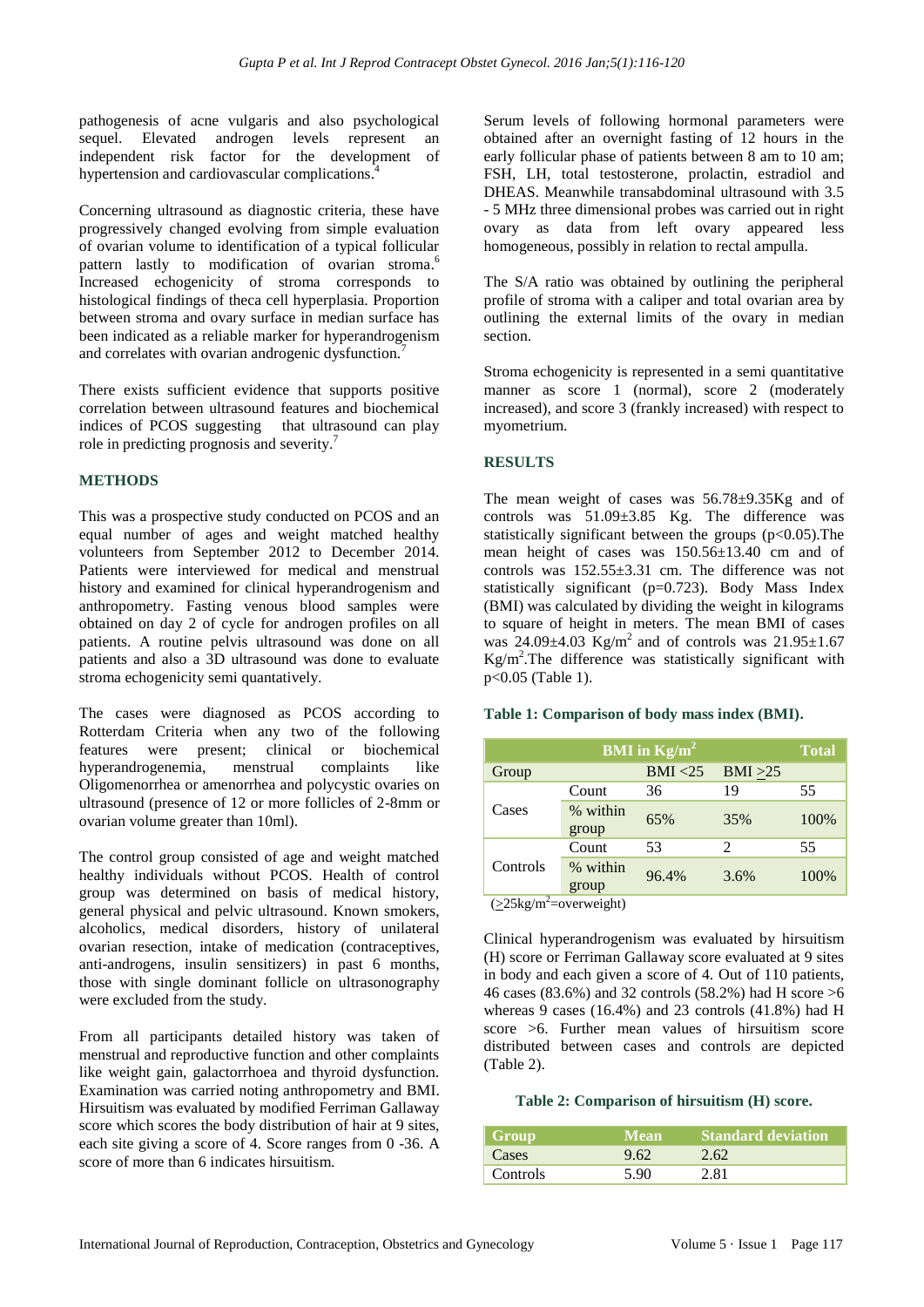Biochemical androgen levels were assessed by day 2 fasting venous samples involving DHEAS and total testosterone. The mean value of testosterone in cases was  $1.73\pm0.72$  ng/ml and  $1.52\pm1.50$  ng/ml in controls. The difference in the mean value was statistically significant whereas mean value of DHEAS in cases was 2.21±0.79 ng/ml controls was 1.51±0.76 ng/ml. The difference in the mean values was also found to be statistically significant.

The mean total ovarian area measured by caliper method in cut section on ultrasound was identified as 6.96± 1.52 cm<sup>2</sup> in cases and  $6.69 \pm 0.59$  cm<sup>2</sup> in controls. This difference was not statistically significant (p>0.05). The mean value of ovarian stroma area in cases is  $1.91\pm0.51$  cm<sup>2</sup> and  $1.44\pm0.59$  cm<sup>2</sup>. The difference between the mean values was statistically significant  $(p<0.05)$ . The mean value of ovarian stroma to area ratio  $(S/A)$  is  $0.28 \pm 0.05$  in cases and  $0.20 \pm 0.05$  in controls. This difference of means was statistically significant with p<0.05 (Table 3).

| Table 3: Comparison of mean value of ovarian |  |
|----------------------------------------------|--|
| stromal area and ovarian total area.         |  |

|          | <b>Ovarian</b><br>stromal area<br>$\rm \left( cm^2 \right)$ | Ovarian<br>total area<br>$\rm \left( cm^2 \right)$ | Ovarian<br>stromal to area.<br>ratio $(S/A)$ |
|----------|-------------------------------------------------------------|----------------------------------------------------|----------------------------------------------|
| Cases    | $1.91 + 0.51$                                               | $6.96 + 1.52$                                      | $0.28 + 0.05$                                |
| Controls | $1.44 + 0.59$                                               | $6.69 + 1.01$                                      | $0.20 + 0.05$                                |

The stromal echogenicity index was scored as 1 (normal), 2 (moderately increased) and 3 (frankly increased) with respect to myometrium. Out of 110 patients, 12 cases (21.8%) and 44 controls (80%) had normal stromal echogenicity whereas 25 cases (45.4%) and 9 controls (16.4%) had moderately increased. Further it was observed that 18 cases (32.8%) and 2 controls (3.6%) had frankly increased stromal echogenicity (Table 4).

#### **Table 4: Comparison of stromal echogenicity.**

|          |                |       | Score=1(Normal) Score=2 (Moderately increased) Score=3 (Frankly increased) |       |
|----------|----------------|-------|----------------------------------------------------------------------------|-------|
|          | Count          |       |                                                                            |       |
| Cases    | % within group | 21.8% | 45.4%                                                                      | 32.8% |
|          | Count          | 44    |                                                                            |       |
| Controls | % within group | 80%   | 16.4%                                                                      | 3.6%  |

Using correlation studies employing Pearson formula, it was observed that testosterone levels were positively correlated with ovarian stroma to area ratio in cases and which was statistically significant  $(r=0.272, p=0.044)$ . Similarly DHEAS levels increased with increase in ovarian stroma to area ratio and were statistically highly significant ( $r=0.565$ ,  $p=0.000002$ ). There was decrease in H score with increase in values of ovarian stroma to area ratio which was not statistically significant  $(r = -0.07, p > 0.05)$  among cases (Table 5).

#### **Table 5: Correlation of clinical and biochemical hyperandrogenism with ovarian stroma to area ratio.**

|                                                                | <b>Cases</b> |       | <b>Controls</b> |       |  |
|----------------------------------------------------------------|--------------|-------|-----------------|-------|--|
|                                                                |              |       |                 |       |  |
| Testosterone                                                   | 0.272        | 0.044 | 0.175           | 0.200 |  |
| <b>DHEAS</b>                                                   | 0.565        | 0.000 | 0.017           | 0.902 |  |
| Hirsuitism score                                               | $-0.07$      | 0.610 | $-0.10$         | 0.466 |  |
| (r=correlation coefficient; - = negative correlation; $p<0.05$ |              |       |                 |       |  |

significant).

The increase in testosterone with increase in the values of ovarian stroma to area ratio was not significant (r=0.175, p>0.05).The increase in DHEAS level with increase in values of ovarian stroma to area ratio was not significant( $r=0.017$ ,  $p>0.05$ ) among controls. There was decrease in values of H score with increase in values of ovarian stroma to area ratio which was not statistically significant (r= $-0.10$ , p $>0.05$ ).

### **DISCUSSION**

Nutritional status on health is issue of concern in the present world. Obesity and excess weight and predisposes to androgen excess, hirsuitism, infertility and pregnancy complications both independently and exacerbating PCOS. Body Mass Index (BMI) derived from height (in meters) and weight (in kilograms) is a novel marker for nutritional status. Global cut offs points as overweight has been set by WHO as >25.In this study 35% of cases and 3.6% of control population had BMI >25.Women with PCOS are generally obese, however in the present study 65% of cases had normal BMI. This suggests that there exist a good number of lean PCOS patients in the society. Our study demonstrated statistically significant distribution of BMI between the two groups  $(p=0.006)$ and this was consistent with the findings of Lam P et al and Loverro  $G<sub>0</sub>$ <sup>8,9</sup>

Ovarian imaging is crucial for diagnosis of PCOS. Since PCOS by definition is a syndrome, the presence of polycystic ovaries alone is insufficient for the diagnosis since they are not always associated with it. With the introduction of 3D ultrasound accurate evaluation of ovarian structure and stroma has become possible.

Hyperdense stroma and stromal abundance is a known feature of PCOS. Stromal abundance can present as increased echogenicity since it is densely packed, having raised stromal area and increased stromal volume. Those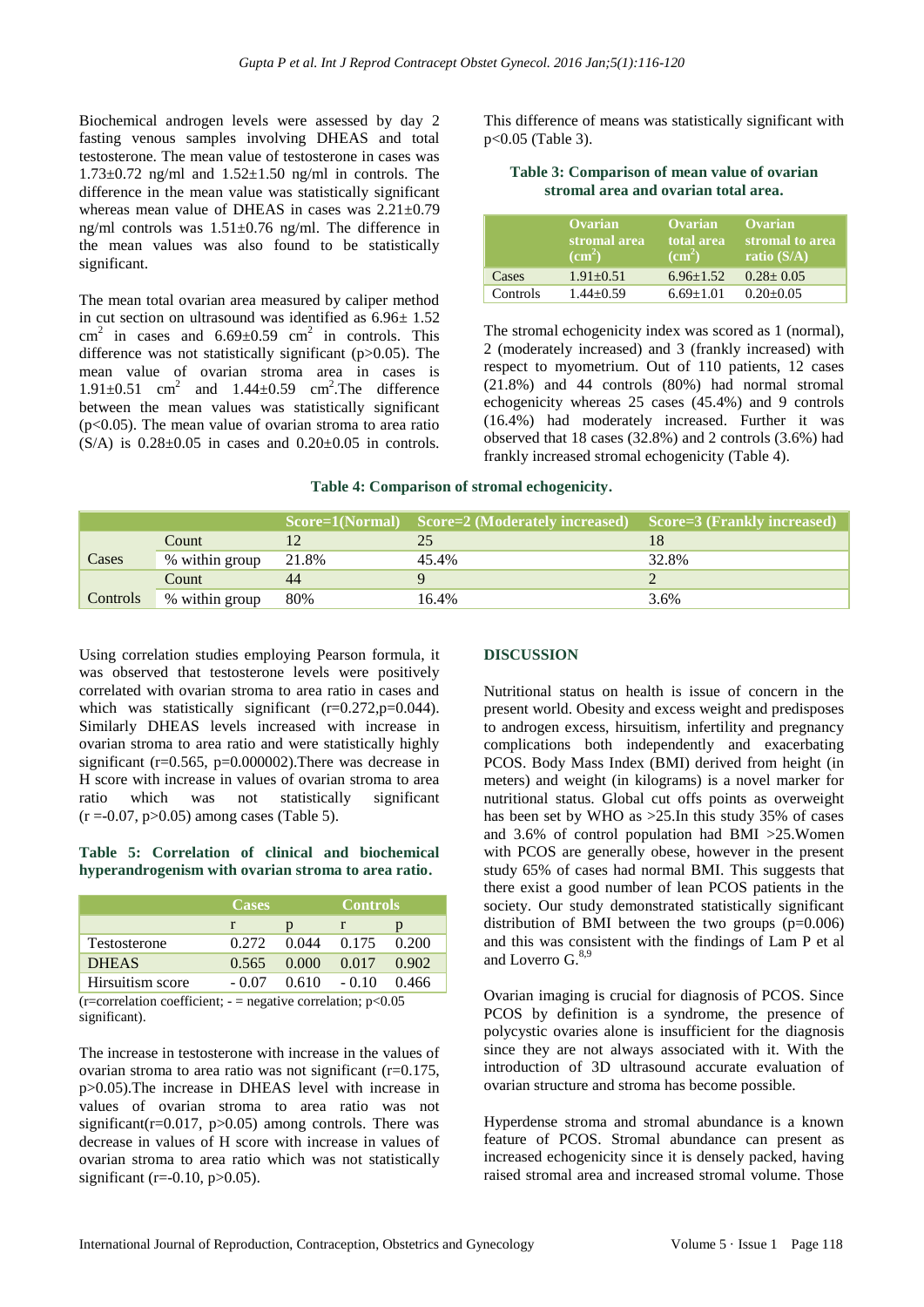having long standing PCOS and an ovulation have denser stroma. Stromal area is calculated on 3D ultrasound using calipers in median longitudinal ovarian section (Figure 1).



#### **Figure 1: Method of obtaining median ovarian section with outlined ovarian and a stroma area A1 is the total area and A2 is the stroma area.**

Though ovarian volume is routinely used in the diagnosis of PCOS but it is the stromal area and the stromal volume that corresponds to the histological features of prominent theca cell hyperplasia that corresponds to the clinical features of this syndrome. In our study, it was observed that stromal area was significantly higher in the PCOS group  $1.91 \pm 0.05$  cm<sup>2</sup> versus  $1.44 \pm 0.59$  cm<sup>2</sup> in control group. Furthermore these results were consistent with the observations of Fulghesu AM et al in 2007 where stromal area was found  $1.90 \pm 0.07$  cm<sup>2</sup> in cases and  $1.5 \pm 0.001$  $\text{cm}^2$  in controls.<sup>10</sup> Similar results were demonstrated by Loverro et al in 2010.<sup>9</sup>

In our study total ovarian area identified as  $6.69 \pm 1.52$  $\text{cm}^2$  versus 6.96 $\pm$ 1.01 cm<sup>2</sup> which were not statistically significant and findings were consistent with the observations by Fulghesu AM et al and Loverro et al.<sup>7,9</sup>

Though various studies have emphasized the role of ovarian stromal measurement but it is still in the research field.

In our study stroma to area  $ratio(S/A)$  was obtained as follows-outlining the peripheral profile of the stroma with caliper and the total ovarian area by outlining the external limits of the ovary in the maximum median plane section as obtained by Fulghesu AM et al.<sup>7</sup> The ratio was observed to range from 0.14 to 0.38 which was significantly higher in cases 0.28±0.05 versus 0.20±0.005 in controls.

Dehydroepiandrosterone Sulphate is a male hormone which is secreted by adrenal glands in all females, though amounts are increased in PCOS as a part and parcel of disrupted physiology. It acts as a potent precursor for androgen synthesis. We found a positive correlation of DHEAS with S/A ratio ( $r=0.565$ ,  $p<0.0001$ ) as oppose to the study conducted by Fulghesu AM et al.<sup>7</sup> They observed it to best correlate with the Testosterone and Androstenedione levels and further confirmed S/A ratio to be the best indicator of hyperandrogenism. We demonstrated a positive and significant correlation between testosterone and S/A ratio ( $r=0.27$ ,  $p=0.044$ ) as observed by Loverro et al and Qiu Y et al. $^{9,10}$ 

Stromal echogenicity can be assessed subjectively on ultrasound but it is non-reproducible and prone for interobserver variation .We assessed the echogenicity in the manner as described by Pache et al by giving a score 1 (normal), 2 (moderately increased) and 3 (frankly increased) by comparing with myometrium.<sup>11</sup> There was a statistically significant association of testosterone with score 1 and 3 with  $p<0.05$  whereas association with DHEAS and score 3 was significantly associated.

#### **CONCLUSION**

This study concludes that S/A ratio bears a positive and significant correlation with androgenic parameters studied and can be considered as best predictor of hyper androgenism. Similarly stroma echogenicity measured can act as a clue to the diagnosis of PCOS. By measuring S/A ratio and stromal echogenicity on ultrasound and their follow up during the course of treatment may have significant role in defining severity, progression or regression of disease.

#### **ACKNOWLWDGEMENTS**

Authors would like to acknowledge with great pleasure and deep sense of gratitude for invaluable help of their teachers, colleagues and family members. No words can adequately express the importance of their timely offered guidance and support.

*Funding: No funding sources Conflict of interest: None declared Ethical approval: The study was approved by the Institutional Ethics Committee*

#### **REFERENCES**

- 1. Stein IF, Leventhal ML. Amenorrhea associated with bilateral polycystic ovaries. Am J Obstet Gynecol. 1935;29:181–91.
- 2. Nelson-Degrave VL, Wickenheisser JK, Hendricks KL, Asano T, Fujishiro M et al. Alterations in mitogen-activated protein kinase and extracellular regulated kinase signaling in theca cells contribute to excessive androgen production in polycystic ovary syndrome. Mol Endocrinol. 2005;19:379-90.